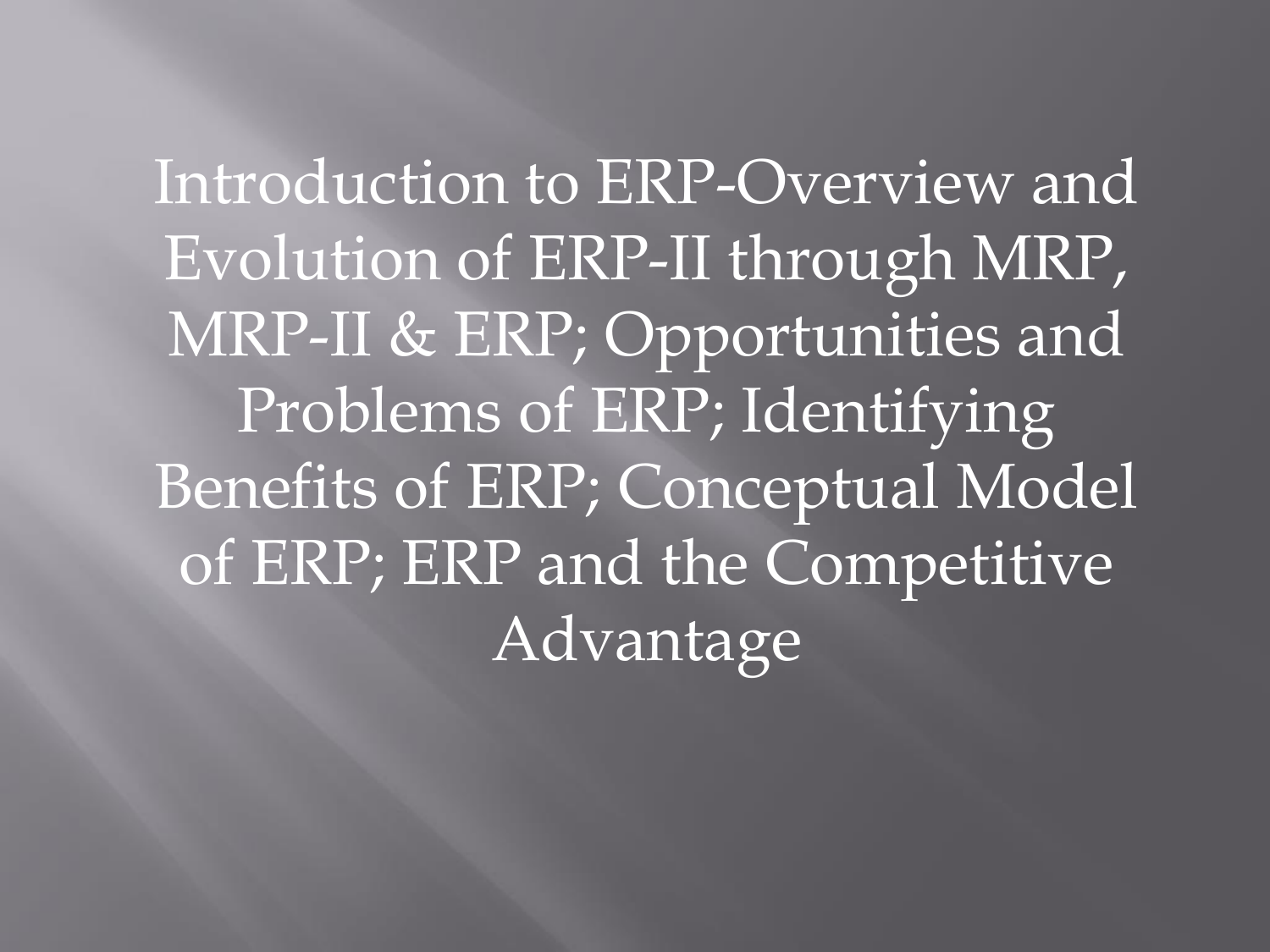

**ERP** is *a business management software* that is implemented by many business houses to increases their productivity and performance. It is a very powerful business tool. It is used to collect, store, manage and interpret data from many business activities like Product planning, cost, Manufacturing or Service delivery, Marketing and Sales, Inventory management , Shipping and payment etc.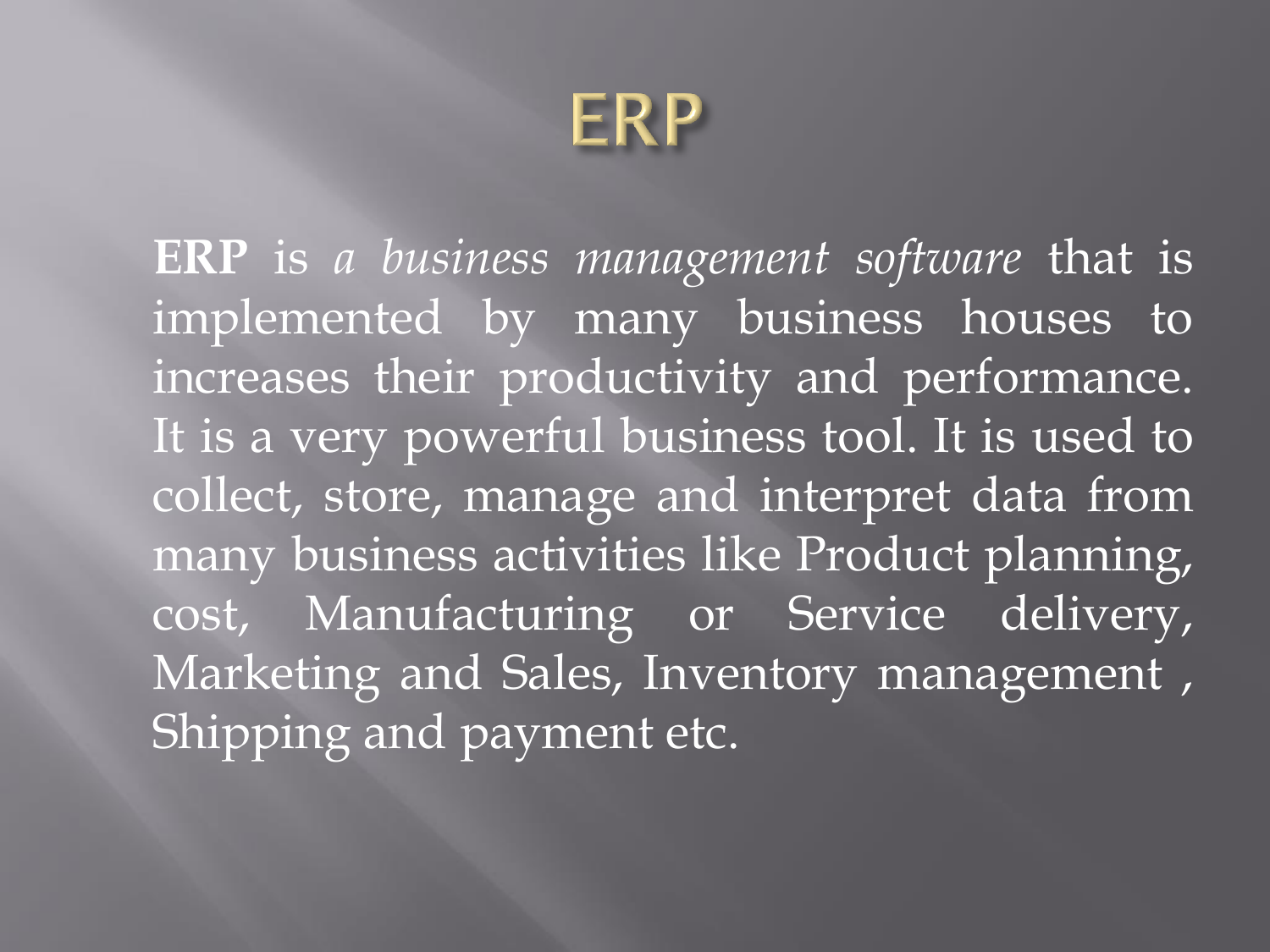ERP software is very useful for large organization. It comes in many modules:

- Human Resources
- □ Financial Accounting
- Supply Chain Management
- Customer Relationship Management
- $\Box$  Inventory
- **Purchasing**
- □ Project management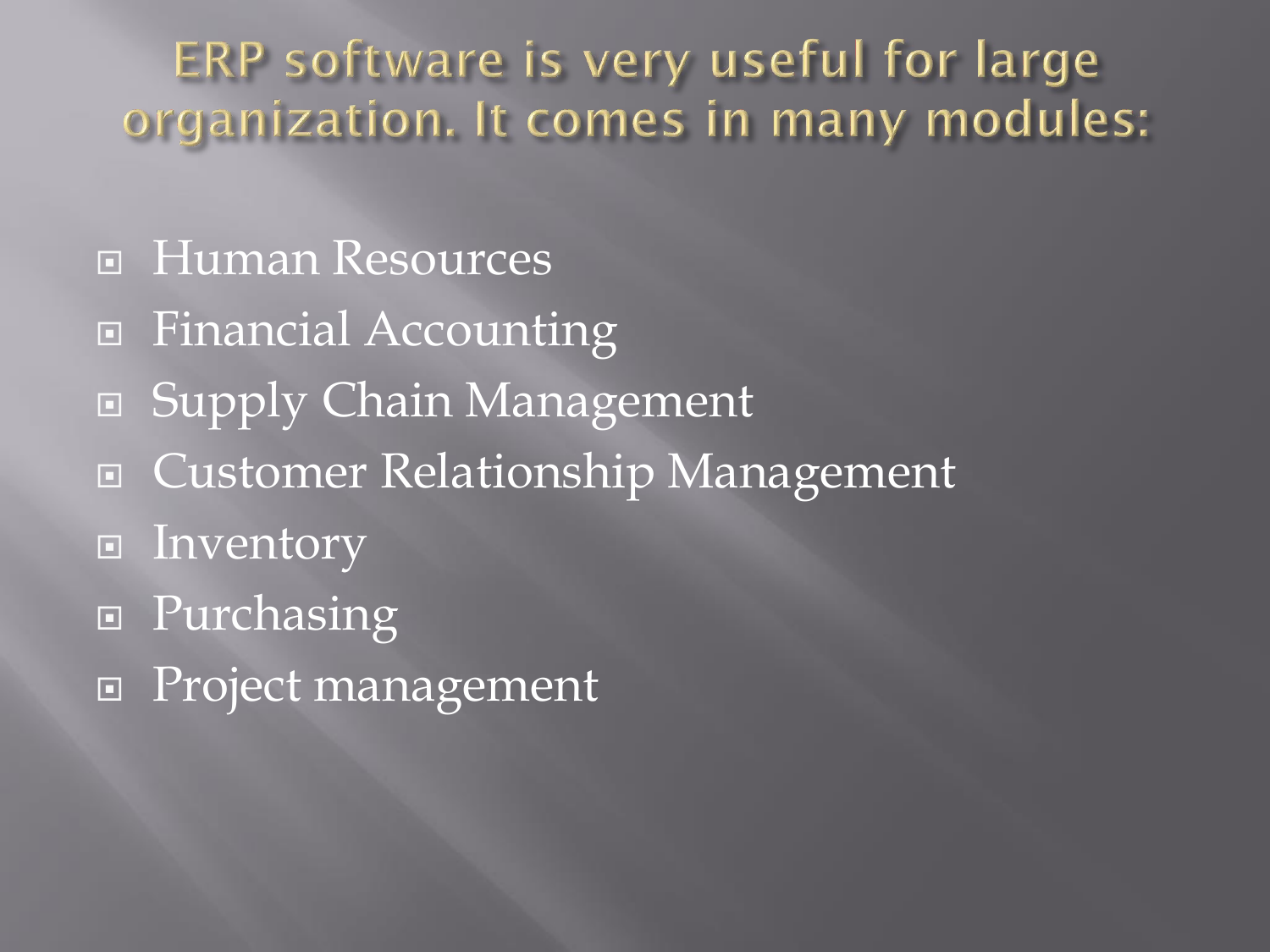## ERP Module

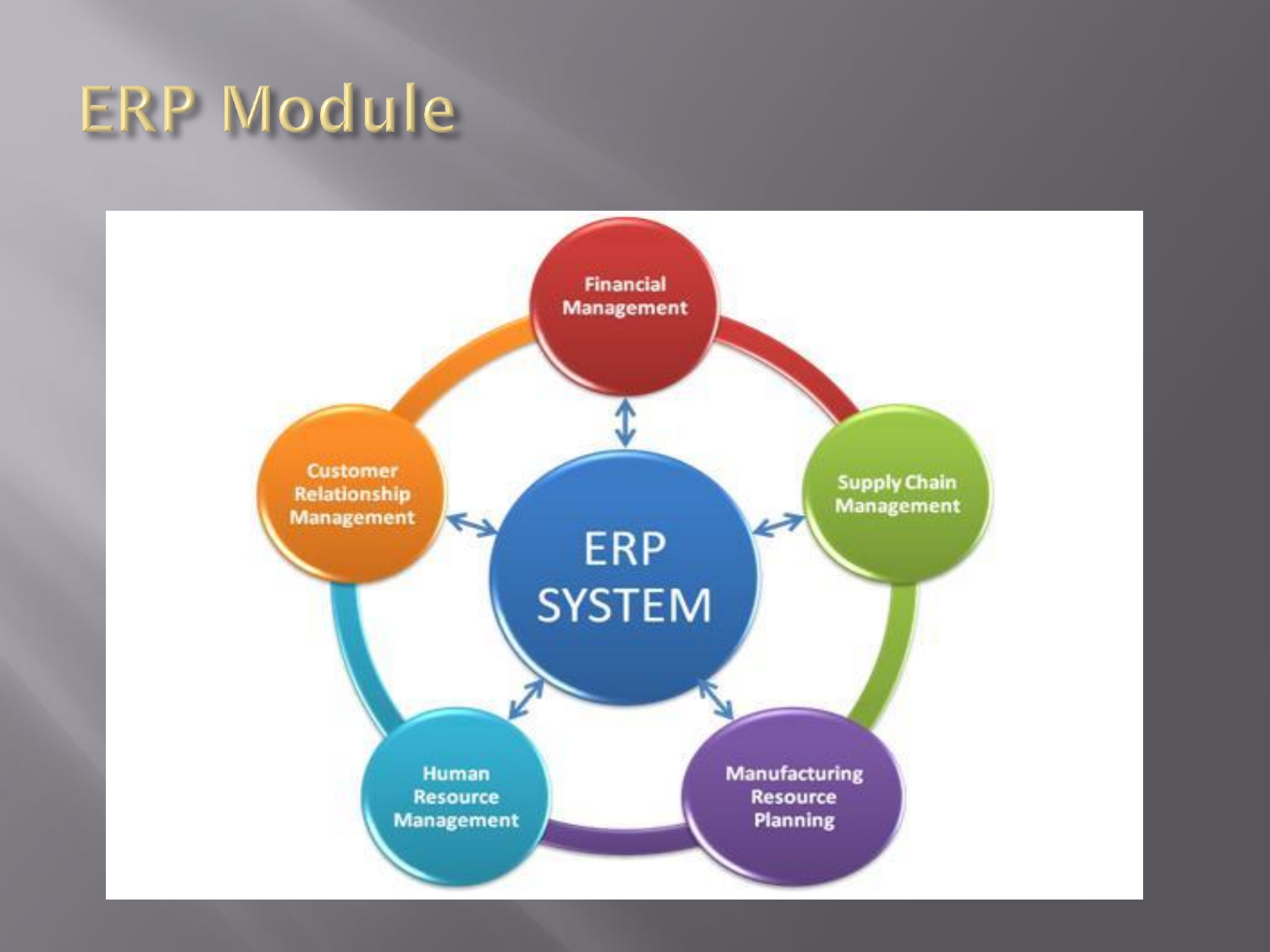### **Features of ERP systems**

The main feature of an ERP system is a shared database that supports multiple functions used by different units. For example: Accounting and sales can rely on the same information.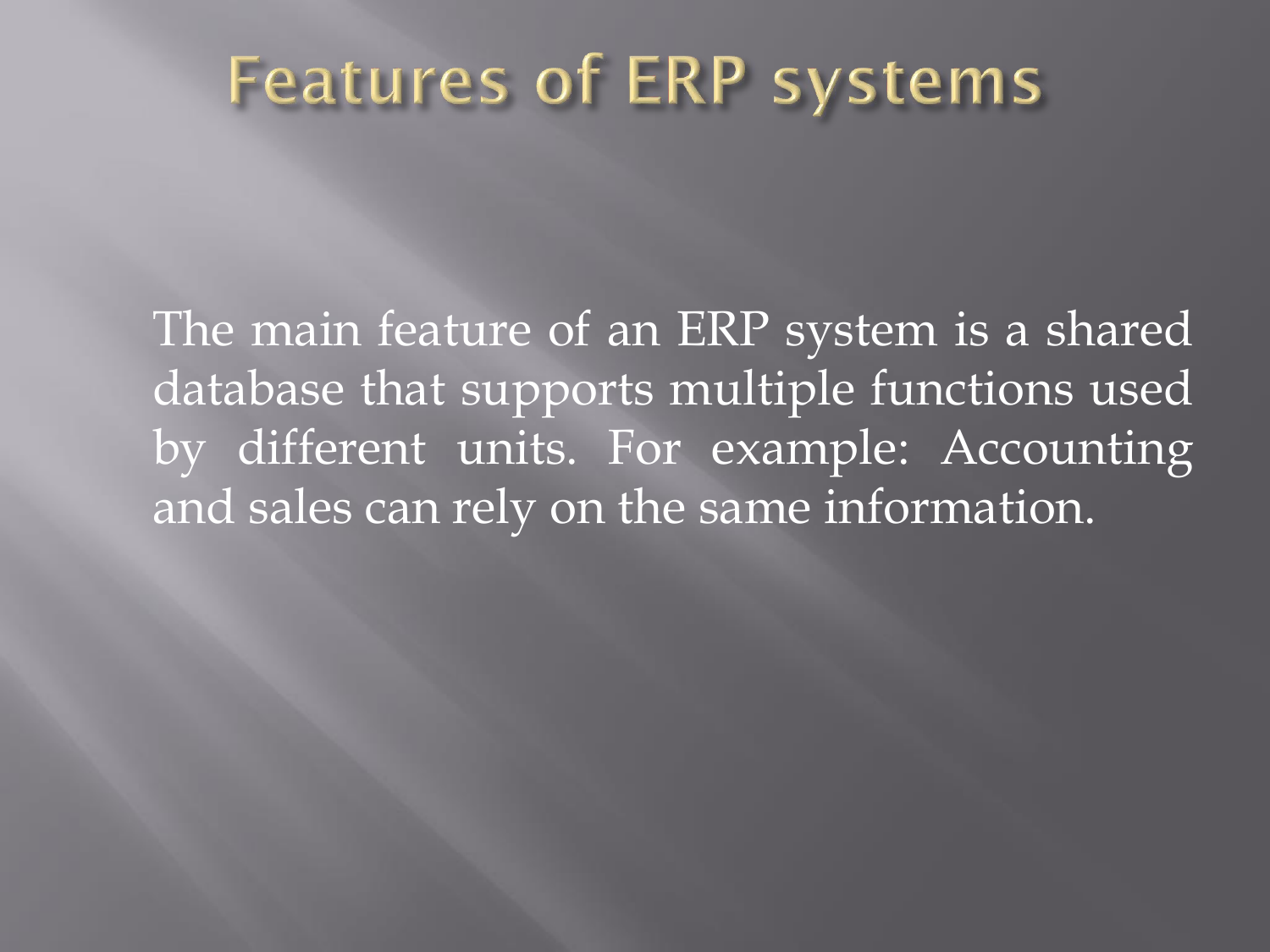### ERP systems typically include the following characteristics:

- An integrated system;
- □ Operates in (or near) real time;
- A common database that supports all the applications;
- A consistent look and feel across modules;
- Installation of the system with elaborate application/data integration by the Information Technology (IT) department, provided the implementation is not done in small steps;
- Deployment options include: [on-premises,](https://en.wikipedia.org/wiki/On-premises) cloud hosted, or [SaaS](https://en.wikipedia.org/wiki/SaaS).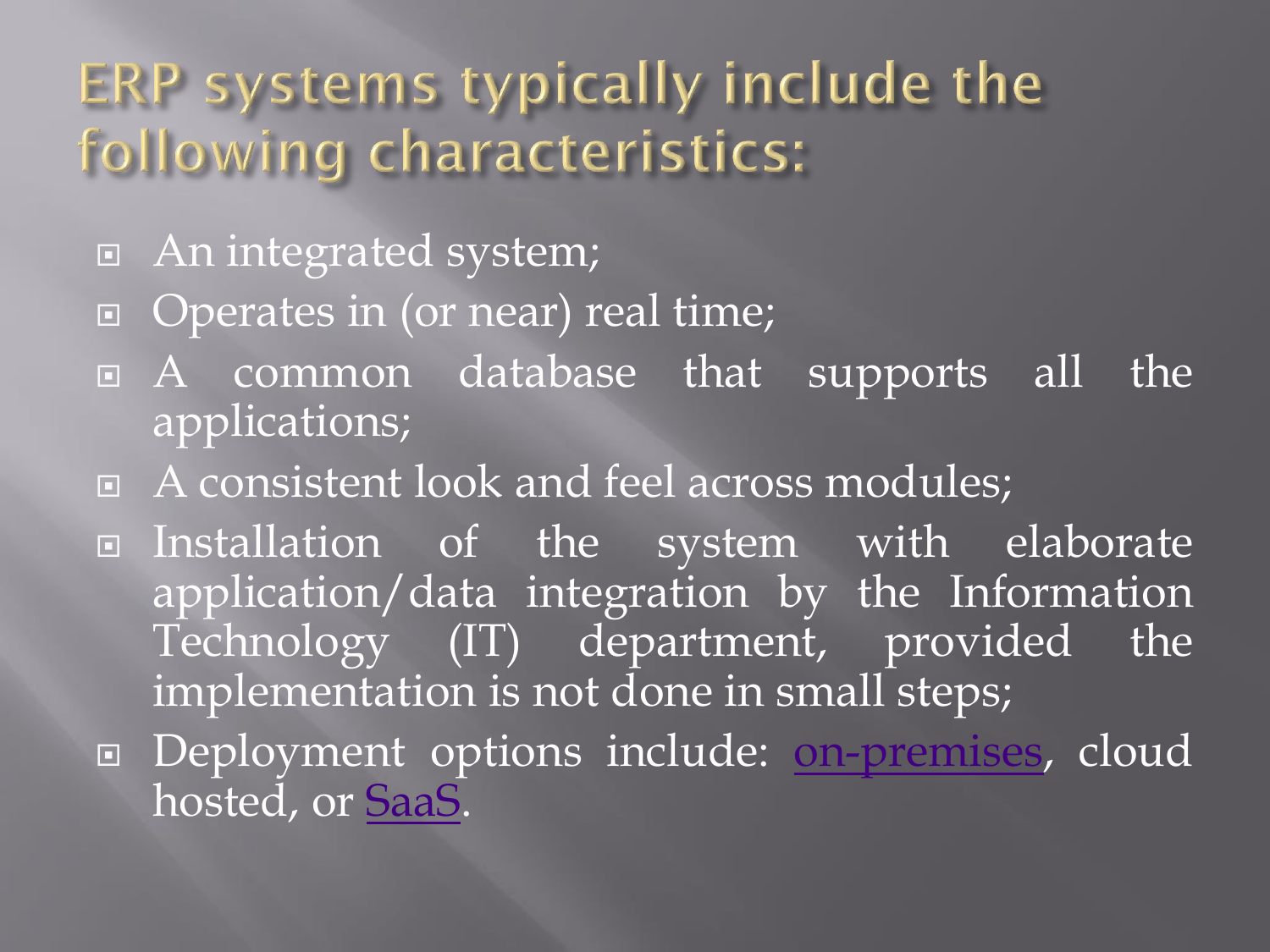## Advantages/ Benefits of ERP

- $\Box$  It facilitates employees to do their job more efficiently.
- Reduces risks and improves financial compliance.
- □ Automates core business operations.
- Increases customer service because it provides one source for billing and relationship tracking. ■ Provides a global, real-time view of data that enables companies to do improvements.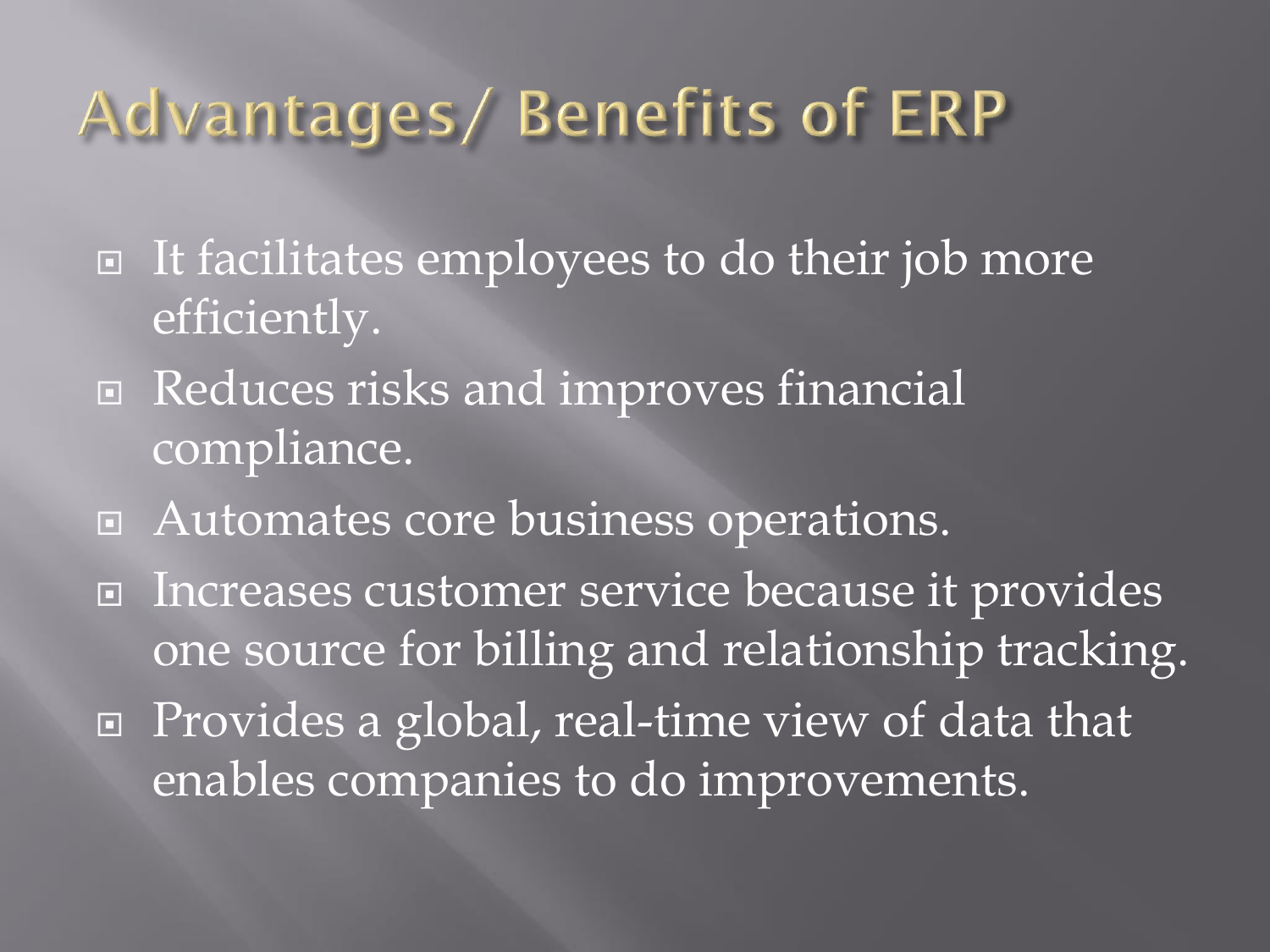# Top ERP Vendors

### SAP

### Oracle

**E** Microsoft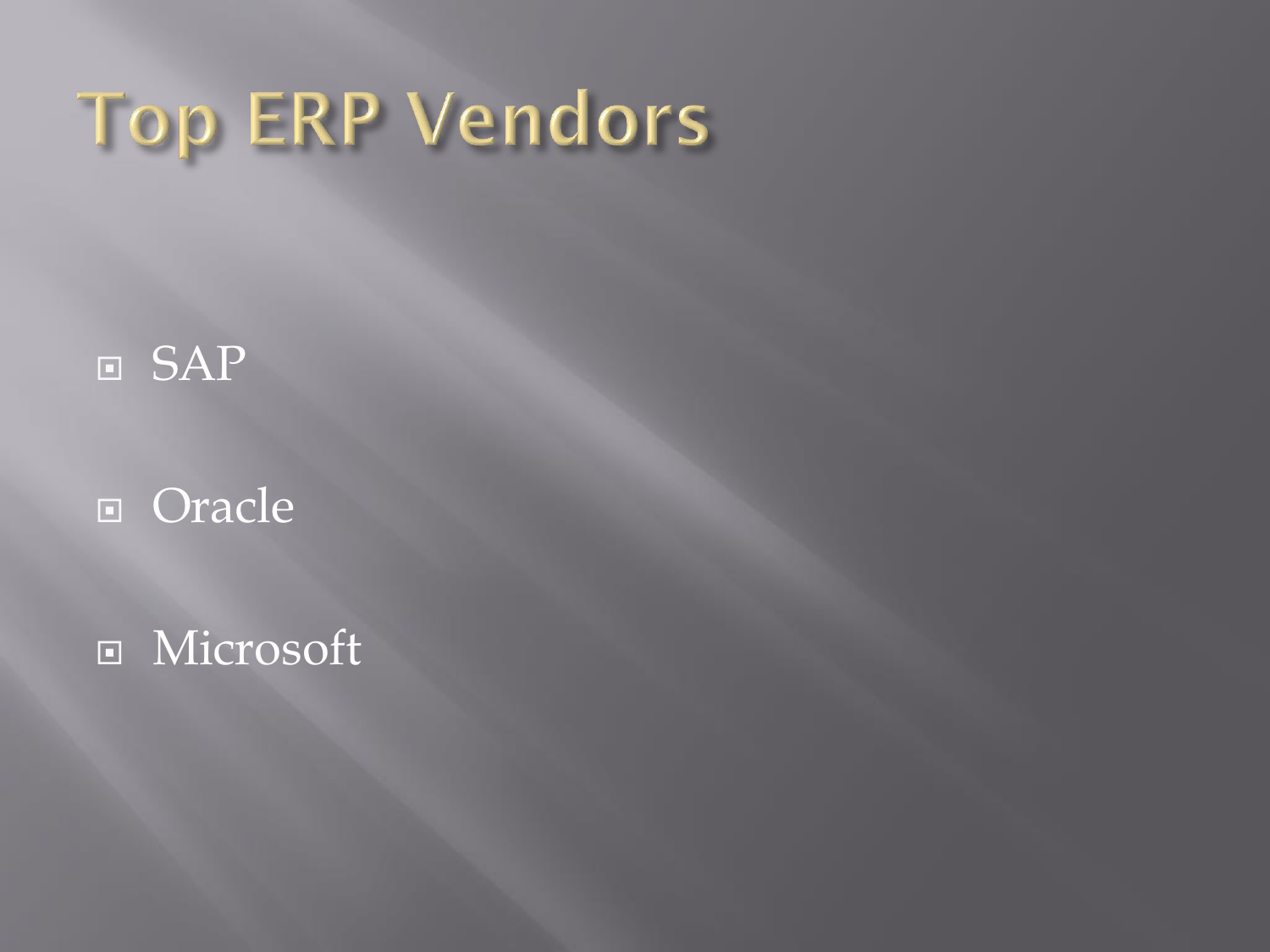## Implementation

- □ Time and Cost are the important factors that need to be considered before buying or implementing an ERP system.
- The implementation can take several months to couple of years.
- The cost is also not fixed and varies on the basis of your requirements and the features provided by the vendor.
- Note- It is advisable to thoroughly analyze the vendor's ERP package modules, features and supporting infrastructure before implementing the ERP.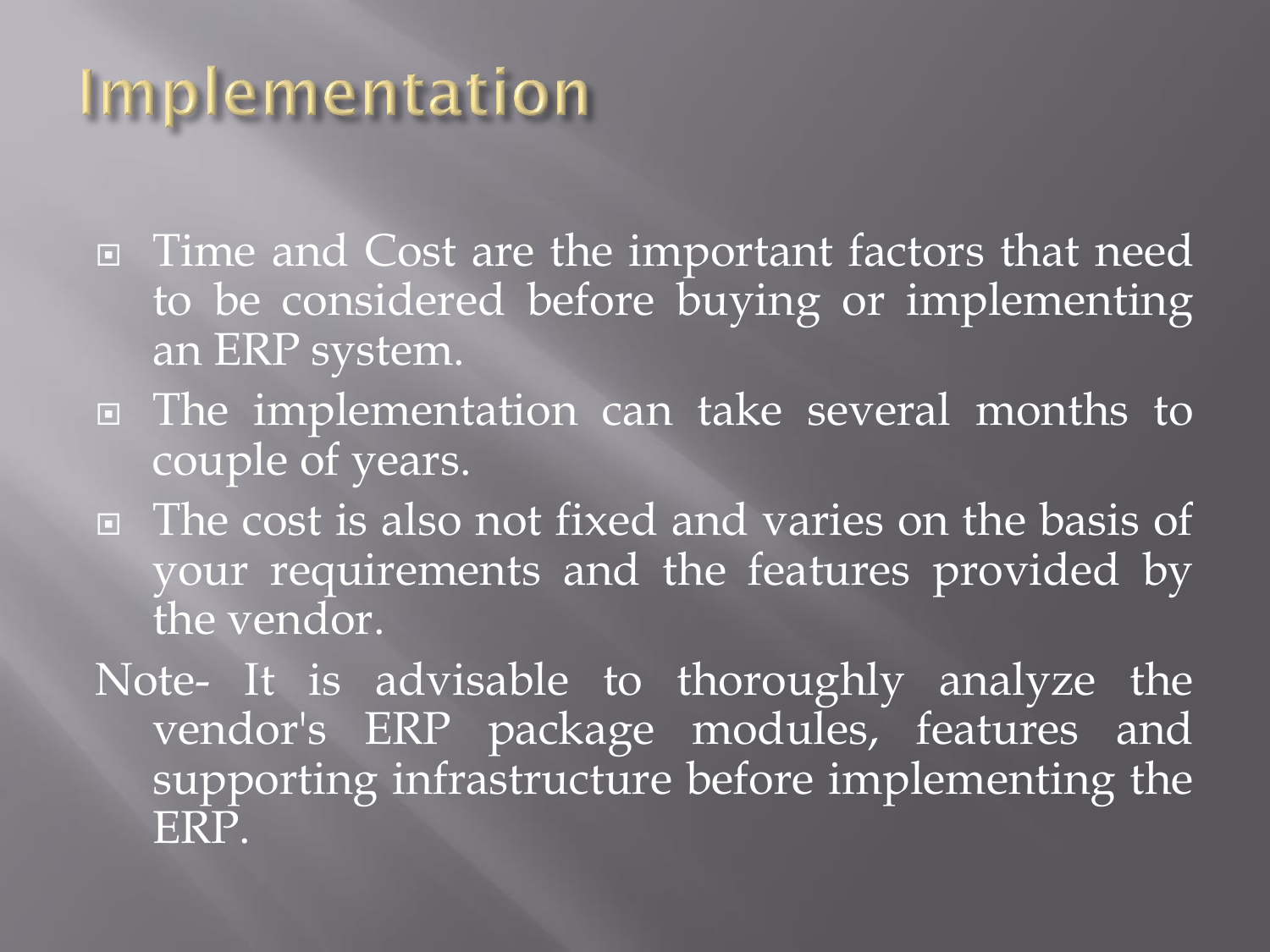Implements functions of order placement, order scheduling, shipping and invoicing. Sales

Analyse data and

convert to information

#### Procurement (SRM)

Maximise cost savings with support for the end-to-end procurement and logistics processes

#### Customer services (CRM)

Capture and maintain customer relationships, facilitate the use of customer experiences and evaluate the knowledge management.

Aims to streamline and gain greater control of the corporate services

## **Business Intelligence**

Efficiently and sustainably manage the entire asset lifecycle, improve asset. usage and cut costs with powerful analytics П

**Enterprise asset** management Corporate performance and governance

#### **Human Resource**

Maintain a complete employee database and to optimally utilise of all employees.

#### Focus on external strategies

e-Commerce

and others...

П

### Production (PLM)

П

Helps in planning and optimising the manufacturing capacity and material resources. It is evolved from the MRP.

Control warehouse processes and manage movements in the warehouse and respond faster to challenges and changes in supply and demand

Distribution (SCM)

#### **Accounting**

Automate any financial operations while ensuring regulatory compliance and gaining real-time insight into overall performance.

#### II ERP II modules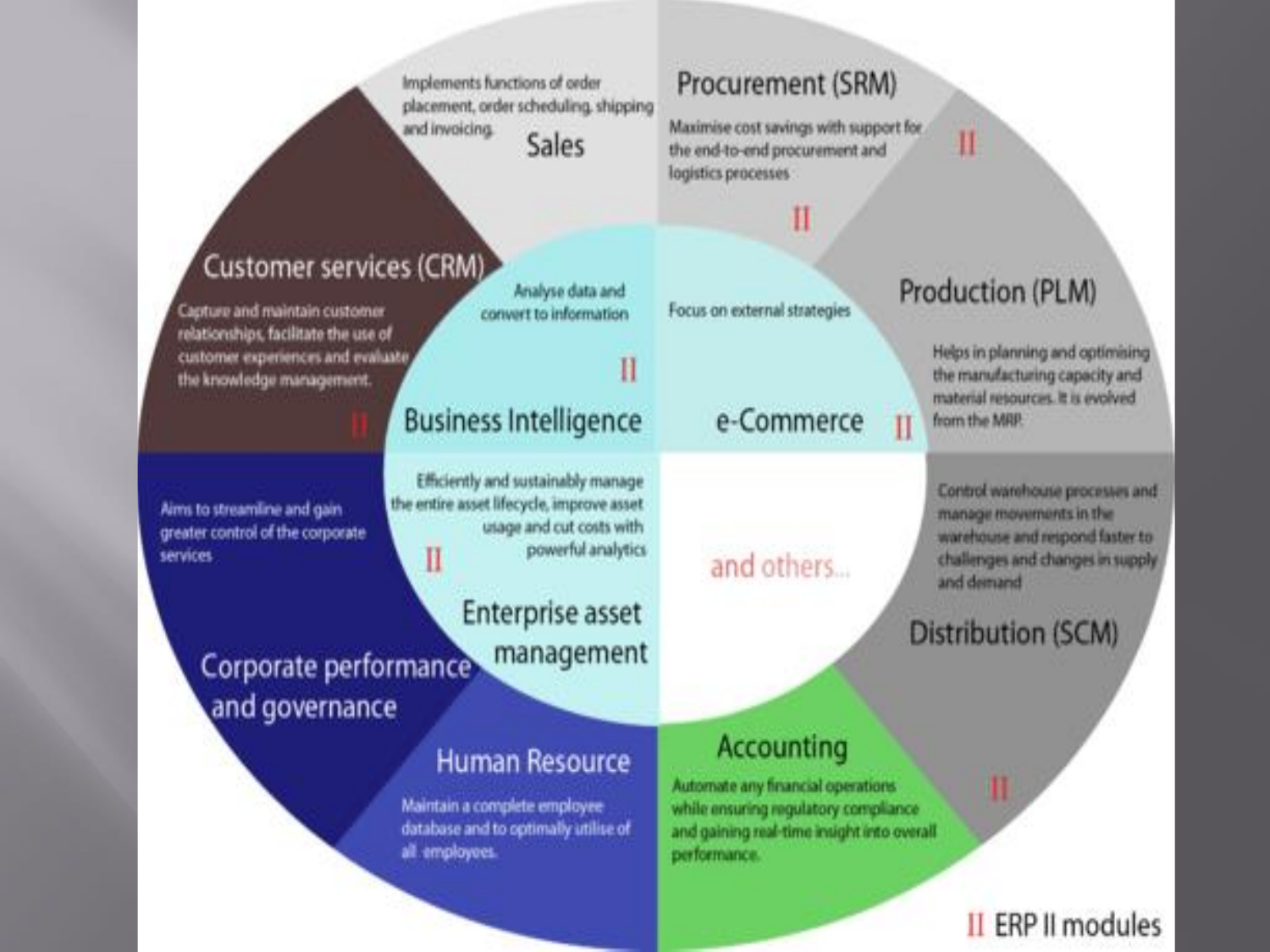- **EXP** system covers the following common functional areas. In many ERP systems, these are called and grouped together as ERP modules:
- **Financial [accounting:](https://en.wikipedia.org/wiki/Financial_accounting) [general](https://en.wikipedia.org/wiki/General_ledger) ledger, fixed** assets, [payables](https://en.wikipedia.org/wiki/Accounts_payable) including [vouchering,](https://en.wikipedia.org/wiki/Fixed_asset) matching and payment[,](https://en.wikipedia.org/wiki/Consolidation_(business)) **[receivables](https://en.wikipedia.org/wiki/Accounts_receivable)** and collections, cash [management](https://en.wikipedia.org/wiki/Cash_management), financial consolidation
- **E** [Management](https://en.wikipedia.org/wiki/Management_accounting) accounting: [budgeting,](https://en.wikipedia.org/wiki/Budgeting) costing, cost [management,](https://en.wikipedia.org/wiki/Cost_management) [activity](https://en.wikipedia.org/wiki/Activity_based_costing) based costing
- **E** [HumanResources:](https://en.wikipedia.org/wiki/Human_resources) [recruiting,](https://en.wikipedia.org/wiki/Recruitment) [training,](https://en.wikipedia.org/wiki/Training) [rostering,](https://en.wikipedia.org/wiki/Schedule_(workplace)) [payroll](https://en.wikipedia.org/wiki/Payroll), [benefits,](https://en.wikipedia.org/wiki/Employee_benefit) [retirement](https://en.wikipedia.org/wiki/Pensions) and pension plans, diversity [management,](https://en.wikipedia.org/wiki/Diversity_(business)) [retirement,](https://en.wikipedia.org/wiki/Retirement) [separation](https://en.wikipedia.org/wiki/Employee_exit_management)
- Manufacturing: [engineering,](https://en.wikipedia.org/wiki/Engineering) bill of [materials,](https://en.wikipedia.org/wiki/Bill_of_materials) work orders, [scheduling,](https://en.wikipedia.org/wiki/Scheduling) [capacity](https://en.wikipedia.org/wiki/Capacity_utilization), workflow [management,](https://en.wikipedia.org/wiki/Workflow_management_system) quality control, [manufacturing](https://en.wikipedia.org/wiki/Quality_control) process, manufacturing projects, manufacturing flow, product life cycle [management](https://en.wikipedia.org/wiki/Product_life_cycle_management)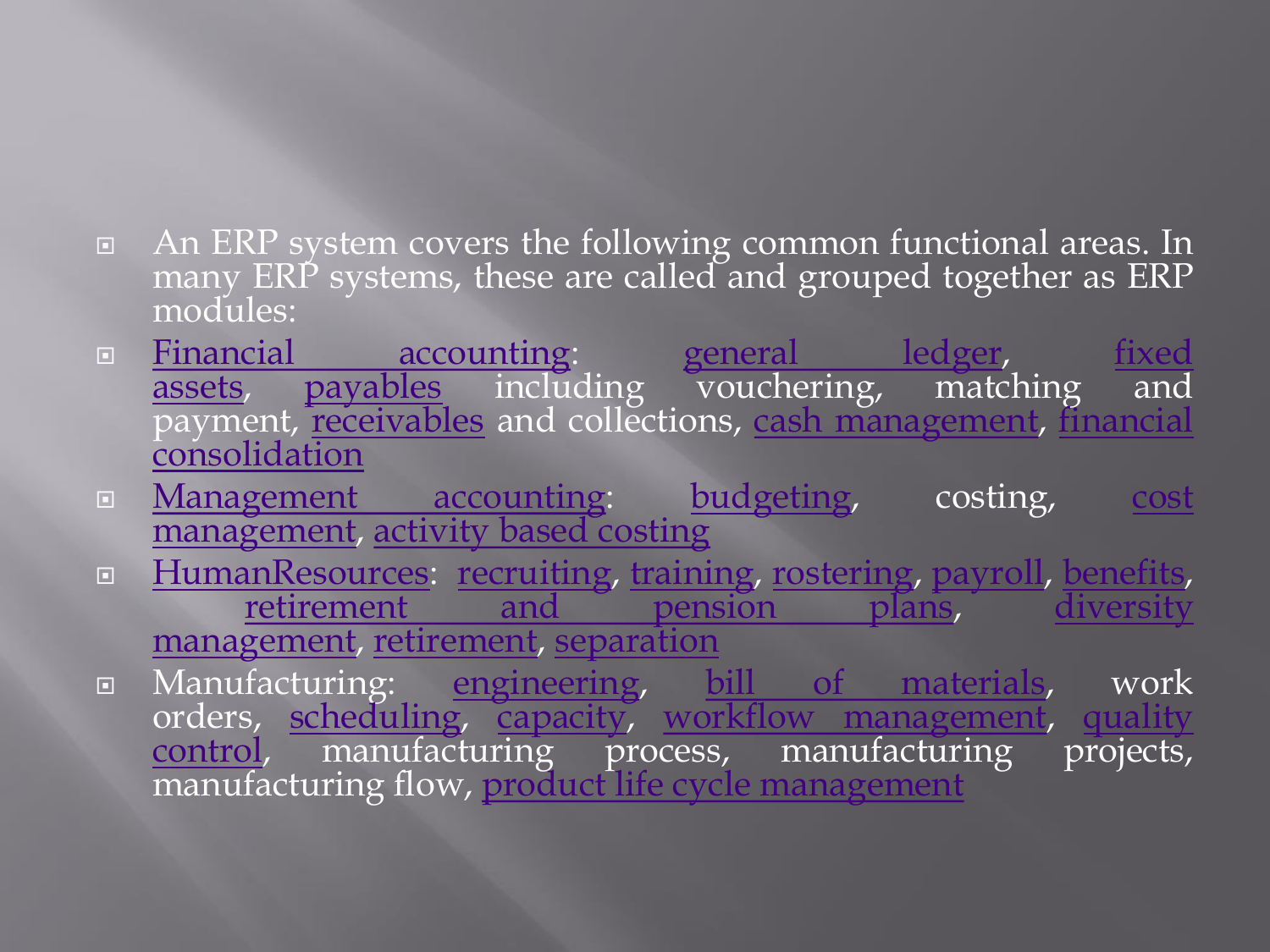- $\hspace{0.2cm}$   $\hspace{0.2cm}$   $\hspace{0.2cm}$   $\hspace{0.2cm}$   $\hspace{0.2cm}$   $\hspace{0.2cm}$   $\hspace{0.2cm}$   $\hspace{0.2cm}$   $\hspace{0.2cm}$   $\hspace{0.2cm}$   $\hspace{0.2cm}$   $\hspace{0.2cm}$   $\hspace{0.2cm}$   $\hspace{0.2cm}$   $\hspace{0.2cm}$   $\hspace{0.2cm}$   $\hspace{0.2cm}$   $\hspace{0.2cm}$   $\hspace{0$ checking, [pricing](https://en.wikipedia.org/wiki/Pricing), available to promise, [inventory,](https://en.wikipedia.org/wiki/Inventory) [shipping,](https://en.wikipedia.org/wiki/Shipping) sales analysis and reporting, sales commissioning
- **Examply chain [management](https://en.wikipedia.org/wiki/Supply_chain_management):** supply chain planning, supplier scheduling, product configurator, order to scheduling, product [configurator](https://en.wikipedia.org/wiki/Product_configurator)[,](https://en.wikipedia.org/wiki/Order_to_cash) order to<br>cash, purchasing, inventory, claim cash, [purchasing,](https://en.wikipedia.org/wiki/Purchasing) [inventory,](https://en.wikipedia.org/wiki/Inventory) claim<br>processing, warehousing (receiving, [warehousing](https://en.wikipedia.org/wiki/Warehousing) putaway, [picking](https://en.wikipedia.org/wiki/Order_picking) and [packing\)](https://en.wikipedia.org/wiki/Packaging_and_labeling)
- **Project management**: project planning, resource planning, project costing, work [breakdown](https://en.wikipedia.org/wiki/Work_breakdown_structure) structure, [billing,](https://en.wikipedia.org/wiki/Invoice) time and expense, performance units, activity management
- Customer relationship management (CRM): sales and marketing, commissions, service, customer contact, call [center](https://en.wikipedia.org/wiki/Call_center) support – CRM systems are not always considered part of ERP systems but rather [business](https://en.wikipedia.org/wiki/Business_support_system) support systems (BSS)
- Data services: various "self–service" interfaces for customers, suppliers and/or employees